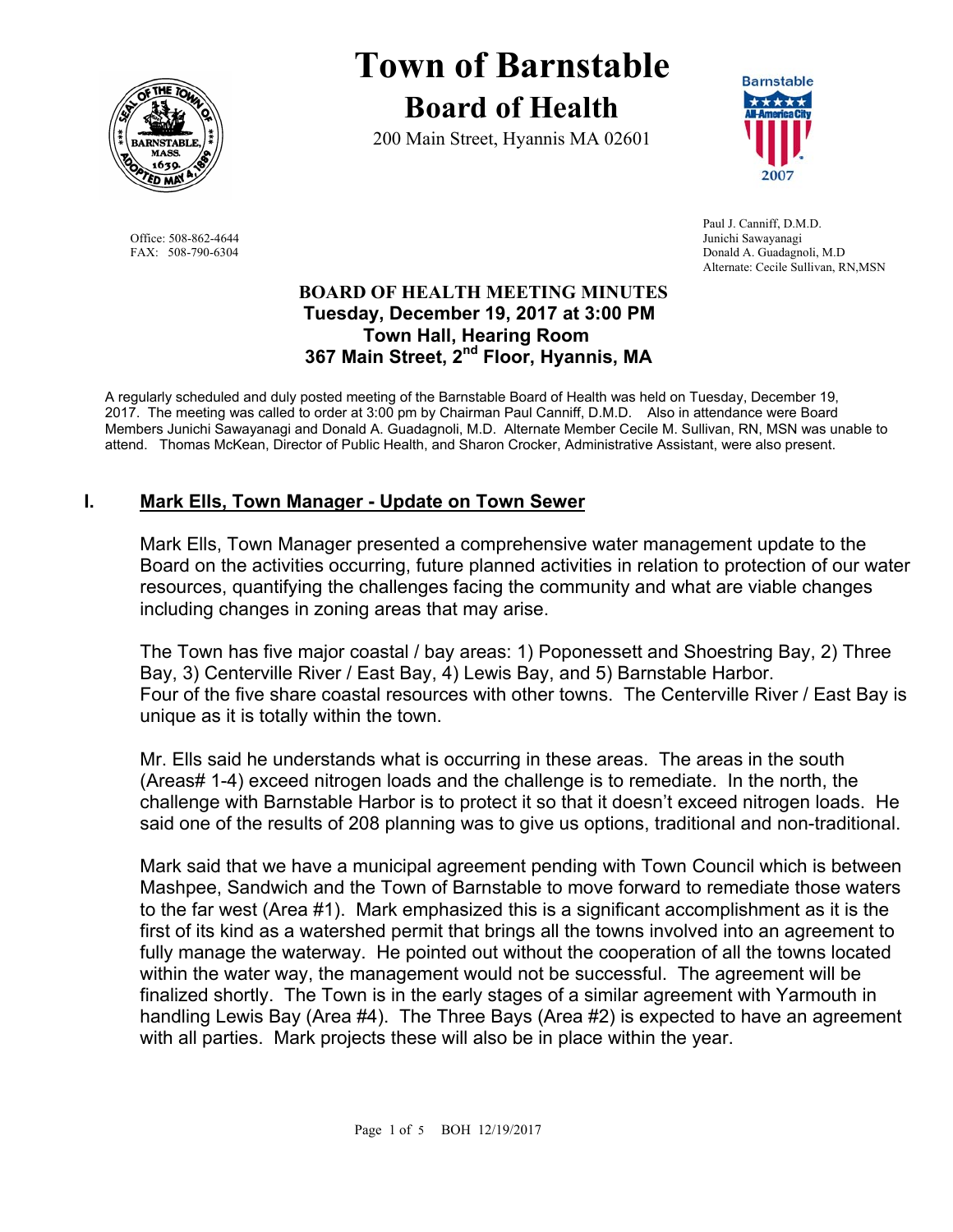The Centerville River / East Bay (Area #3) is completely within our town and our Department of Public Works (DPW) has been working on additional sewer connections for this area. In its thorough planning, the Water Management group is also looking at the ponds in the Town.

There are five proposed capital improvement projects which will be presented to Town Council and then proceed through design, permitting and construction. Ridgewood Avenue/Center Street is one and leads into Pleasant Street where the existing infrastructure needs improvements with the goal of handling more housing. The area of Willow Street and heading west is a significant business area and is a proposed sewer expansion. A third is for DPW to install a new sewer main south off Route 132, down Phinney's Lane, down Route 28 and back to the sewer collection plant so there is an ability to handle more neighborhoods. This improvement will have a positive impact in Centerville and Osterville as it will improve the affluent from Phinney's Lane on that side of Wequaquet which travels down the Centerville River and flows into the East Bay. The next project is to go south of Route 28 along Long Pond area to improve this sensitive area with small lots and high groundwater.

The Town has a lot of people coming to them trying to address commercial growth and housing needs (senior housing and workforce affordable) and had been unable to make the necessary progress currently with the density requirement. Mark Ells said he wants to make sure of good communication with the Board so they have the knowledge while making decisions on future septic replacements. He brought up that the Saltwater Estuary Interim policy was actually put in place for the interim in the absence of a plan to move forward with solutions to address nutrient loading in our coastal embankments. He said we now have those plans in place and the added infrastructure will be there. He also said the shortcomings of onsite septic systems are known.

Mark Ells believes the Board should take another look at the Saltwater Estuary Interim regulation and consider removal of it especially in connection with progress going forward relative to addressing nutrient loading. He said the comprehensive water management group is here to be supportive to the Board and will be available to help quantify the project so the Board of Health can move forward with decisions. Mark would like to sit down with the Chair and/or the Board within the next couple weeks and discuss the action items.

Mr. McKean said he liked what Mark had to share and agrees that with the knowledge of where the expansions are going, he would like Health to consider allowance of more time for repairs of failures and apply minimal repairs needed prior to connection to sewer.

Dr. Canniff said it would have to be a case-by-case situation. He noted this is how the Wequaquet Lake area was handled and unfortunately, the sewer did not come to the area so there are some parcels not up to par there.

Mr. Ells said there is a lot more information available now than was 5 or 10 years ago when the interim regulation was put in place and he asks the Board to bring any questions they have to him and he will provide whatever they need to move on this.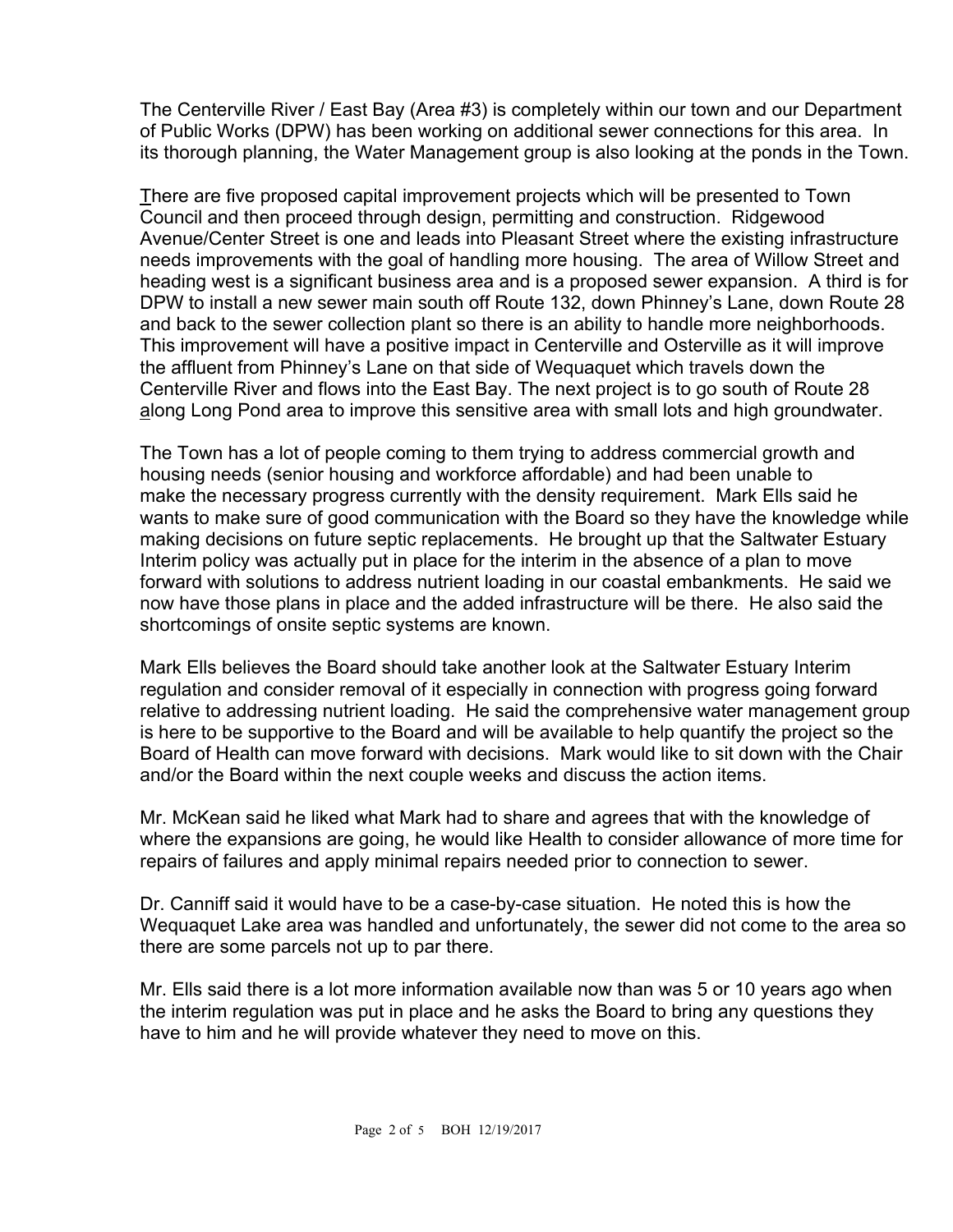# **II. Variance – Septic:**

Dan Ojala, Down Cape Engineering representing William and Krista Murphy, owners – 104 Wild Goose Way, Centerville, Map/Parcel 167-048, 41,214 square foot parcel, new house, multiple variances.

Dan Ojala explained that the owner's son had planned to make his home on that property. While he was in the military, the variances expired. Mr. Ojala is proposing the same variances for re-approval.

The only State variance is the one which resulted from Conservation's request that the house be moved three feet.

Upon a motion duly made and seconded, the Board voted to grant the variances in accordance with engineering plan dated November 29, 2017 with the following conditions: 1) Record a three (3) bedroom deed restriction with the Barnstable County Registry of Deeds and 2) provide an official copy of the deed restriction to the Health agent prior to being issued a septic permit. (Unanimously, voted in favor.)

### **III. Variance – Food:**

Zahid Rashid, owner of Centerville Food Mart – 1149 Falmouth Road, Centerville, Map/Parcel 229-100-002, requesting a toilet facility variance.

Zahid Rashid is the new owner and is hoping to run it the same as the previous owner. There will only be two employees.

Upon a motion duly made and seconded, the Board voted to grant the toilet facility variance to allow one unisex toilet facility for the staff in lieu of the required two toilet facilities, a male and a female facility, as there is no seating in the establishment. (Unanimously, voted in favor.)

### **IV. Pool – Variance for Lifeguard Deregulation Modification**

For Off-Season: Jay Patel, General Manager/Owner, Best Western – 1470 Iyannough Road, Barnstable, requesting no lifeguard during off-season as units fall below the 75 unit tier.

Jay Patel was present. He had supplied the Board with verification of the rooms rented during the periods of Oct  $1<sup>st</sup>$  and April 30<sup>th</sup> for last two years. The average monthly rentals during this period were far below the 75 unit count and all months were below the 75 unit count which is currently the maximum number of rooms an establishment may have in order to qualify for the deregulation of lifeguards. Best Western does not meet the requirements during their summers; however, they are asking for the ability to have no lifeguards during their off-seasons as it is very slow.

When asked about the pool membership for local residents, Mr. Patel stated they only have five or six members now as many went away while they were closed for the pool renovations and the pool is only four feet deep.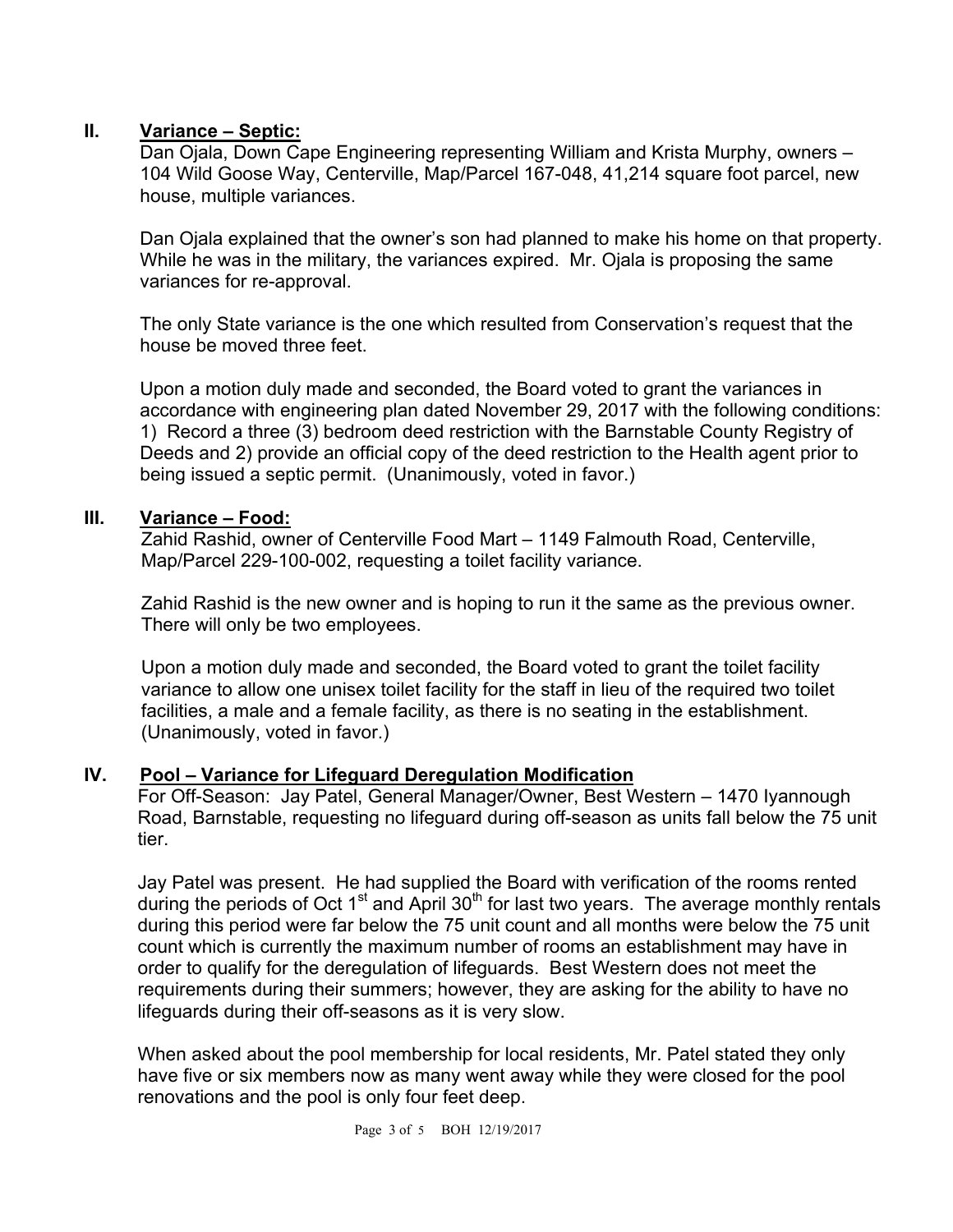Mr. McKean noted that Best Western received a variance in the construction of the pool when it was renovated in July 2017 because the stairs go into the water. The condition the State had recommended and which was placed on that variance was a requirement to have a lifeguard always present when the pool is open. Mr. McKean will have to speak with the State for their support with the granting of this current variance.

Upon a motion duly made and seconded, the Board voted to grant a conditional variance from the lifeguard regulation and, thus, allow them to follow the deregulation of lifeguards policy during their off-season of Oct  $1<sup>st</sup>$  through April 30<sup>th</sup> with the following conditions: 1) the establishment must update the Board each year with the occupancy numbers for the prior Fall and Winter to verify they do not exceed the count used in the regulation (currently, no more than 75 rooms) during that period, and 2) this is contingent upon receiving approval from the Director of Community Sanitation Program at MA Department of Public Health due to the variance previously granted regarding the construction of this swimming pool. (Unanimously, voted in favor.)

### **V. Hearing – Dumpster:**

Robert Murphy, Portside Tavern, 72 North Street, Hyannis, dumpster issue.

Robert Murphy was present and said he thought the location where he moved the dumpsters to is part of his lot and had not heard any issue from the property owner next door. The older plot plan in Health's file does not show the location to be part of his land. Mr. Murphy will research into plot plan.

Upon a motion duly made and seconded, the Board voted to continue to the April 24, 2018 meeting. (Unanimously, voted in favor.)

### **VI. Motel (Follow Up Review):**

Tara and Dilip Patel, Knight's Inn (a.k.a. Craigville Motel) – three month review and report, as required per the settlement of March 2017.

Three reports were submitted to the Board in their paperwork – Fire Department, Building and Health's. All three are satisfied with their current quarterly inspections. The only note made was that there is an open plumbing permit pulled in Building for the water temperatures in the rooms. Health had been in the rooms and was able to verify the water temperatures are correct.

The Board would like the motel to have a plumber close out the plumbing permit.

The next quarterly update will be March 27, 2018. The quarterly reporting was set up for two years ending December 2018. Attorney Connors informed the Board he is not available in April but will be at the March 2018 meeting.

In regards to the recording of the Order of Judgement at the Barnstable County Registry of Deeds, Assistant Town Attorney Charles McLaughlin explained to the Board that he understand it is not Attorney Connors error as the Land Court is having some issues with it.